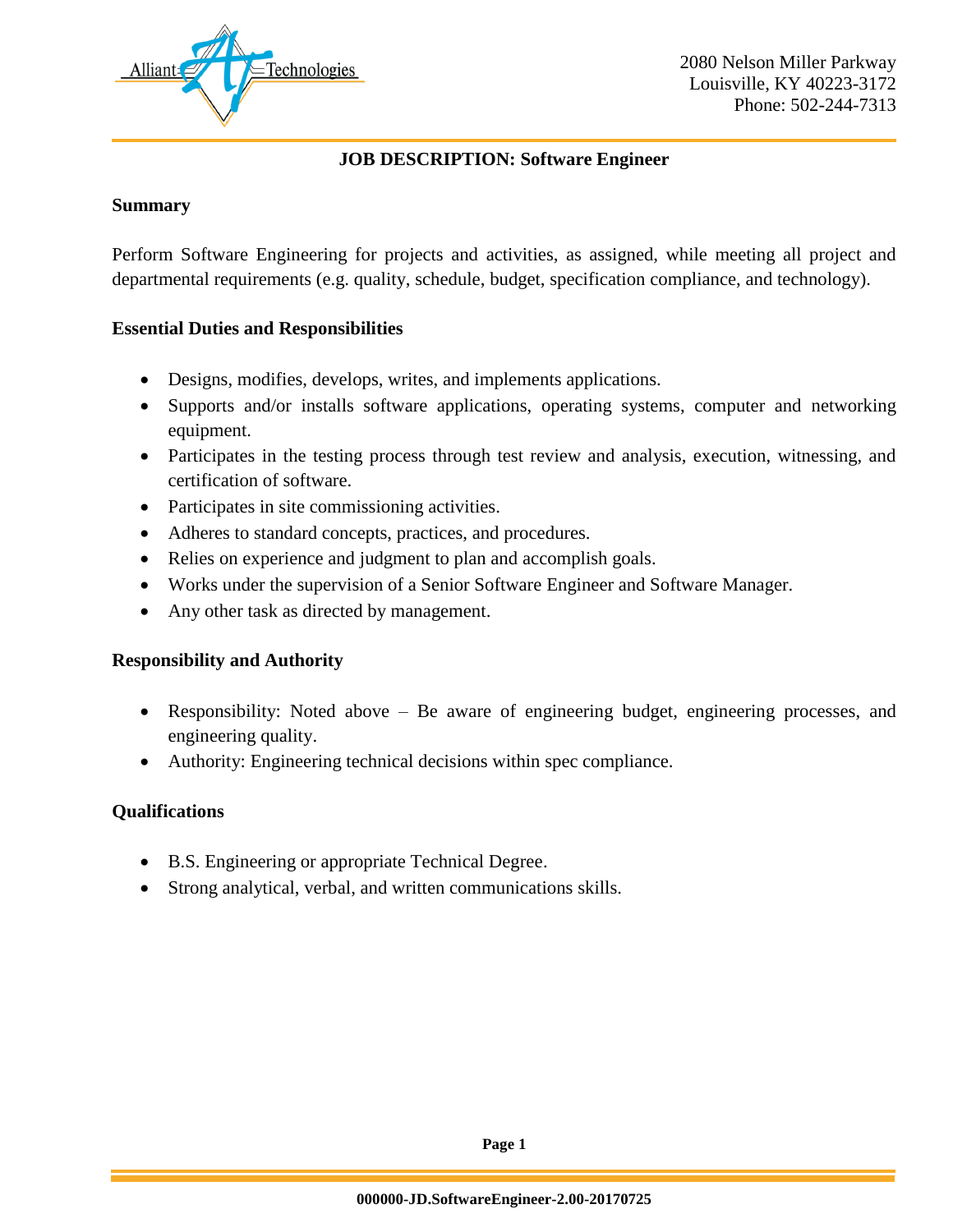

## **Language Ability**

Adequate conversational English is required in order that the individual be able to take direction from management, understand how to complete job tasks, communicate adequately with co-workers and customers, understand and follow safety guidelines, and understand the Alliant Technologies Employee Handbook and all company policies. Must be able to interpret written warnings as posted in all work areas in both the Alliant Technologies office or at any work site where Alliant Technologies performs work.

## **Experience**

• 1-4 Years of technical/engineering experience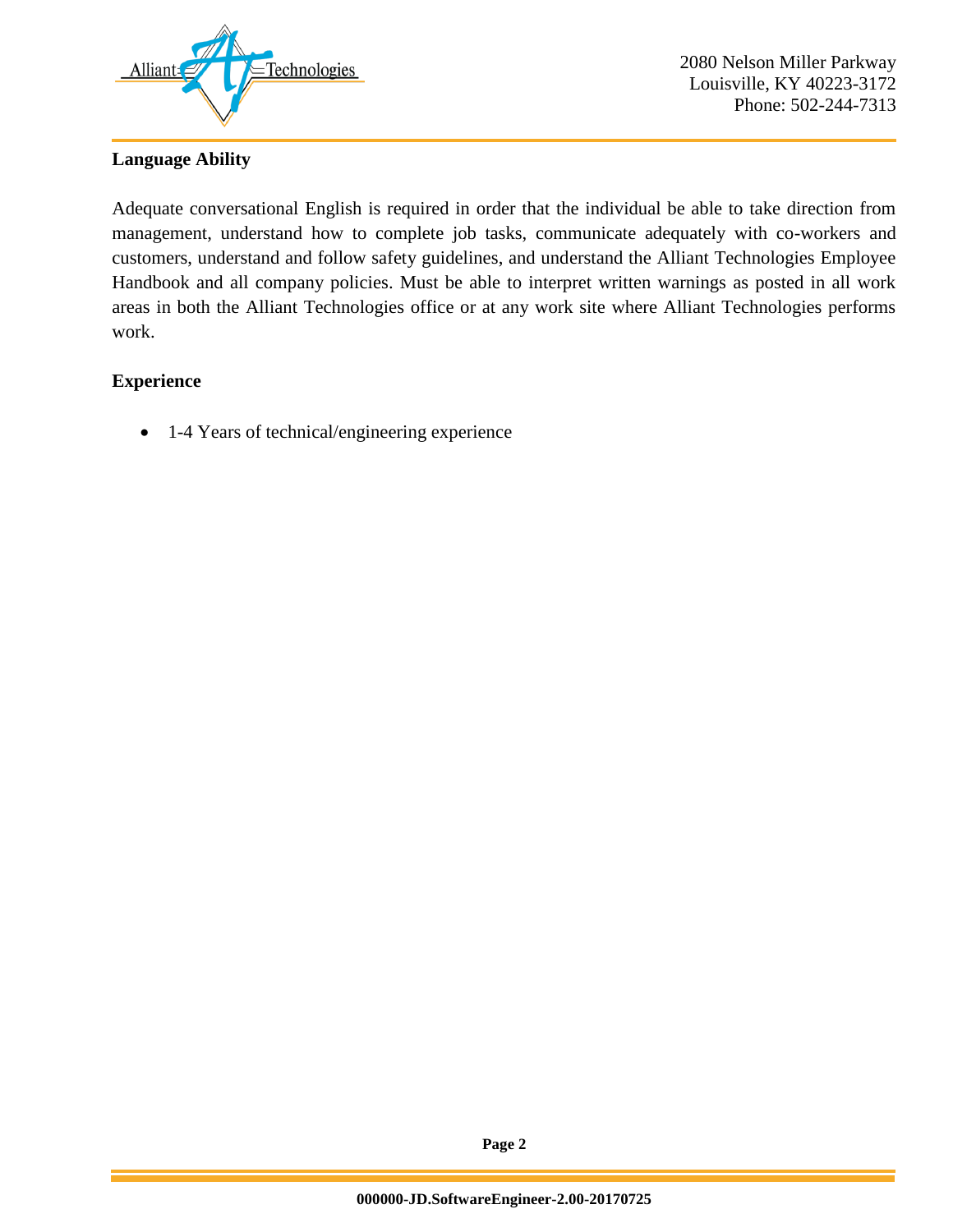

## **Alliant Technologies Job Demands**

# **Position: Software Engineer**

| <b>Physical &amp; Mental Demands</b>                 | <b>Extent</b>                        |                   |                   |               |
|------------------------------------------------------|--------------------------------------|-------------------|-------------------|---------------|
| <b>Physical Demands</b>                              | <b>Continuous</b><br><b>Over 70%</b> | Frequent          | <b>Occasional</b> | <b>Rarely</b> |
| Standing                                             | H                                    | $\boxtimes$       | $\mathbf{L}$      |               |
| Walking                                              | $\Box$                               | $\boxtimes$       | $\Box$            | П             |
| Climbing                                             |                                      |                   | $\boxtimes$       |               |
| Bending                                              |                                      | $\Box$            | $\boxtimes$       |               |
| Crouching                                            |                                      | $\vert \ \ \vert$ | $\boxtimes$       |               |
| Pushing/Pulling                                      |                                      | m.                | $\boxtimes$       |               |
| Carrying                                             |                                      |                   | $\boxtimes$       |               |
| $1-15$ lbs.<br>Lifting/Lowering                      |                                      | $\boxtimes$       | $\Box$            |               |
| 15-30 lbs.                                           |                                      | M                 | $\boxtimes$       |               |
| 30-50 lbs.                                           |                                      | $\vert \ \ \vert$ | $\boxtimes$       |               |
| Over 50 lbs.                                         |                                      | $\Box$            | П                 | $\boxtimes$   |
| Fine Hand/Eye Coordination                           |                                      | $\boxtimes$       | $\vert \ \ \vert$ |               |
| <b>Color Discrimination</b>                          | $\boxtimes$                          | $\Box$            |                   |               |
| <b>Hearing Acuity</b>                                | $\boxtimes$                          |                   |                   |               |
| <b>Mental Demands</b>                                | <b>Continuous</b><br><b>Over 70%</b> | <b>Frequent</b>   | <b>Occasional</b> | <b>Rarely</b> |
| Concentration on detail                              | $\boxtimes$                          |                   |                   |               |
| Attention span 1+ hours on a task                    | $\boxtimes$                          | $\Box$            | П                 |               |
| Ability to remember multiple tasks                   | $\boxtimes$                          | $\vert \ \ \vert$ | $\vert \ \ \vert$ |               |
| Oral communication                                   | $\boxtimes$                          |                   |                   |               |
| Written communication                                | $\boxtimes$                          | Г                 |                   |               |
| <b>Working Conditions</b>                            | <b>Continuous</b><br><b>Over 70%</b> | <b>Frequent</b>   | <b>Occasional</b> | <b>Rarely</b> |
| Exposure to toxins, cyotoxins, poisons               |                                      | $\Box$            | $\Box$            | $\boxtimes$   |
| Exposure to extreme heat, cold, temp<br>fluctuations |                                      | $\Box$            | $\boxtimes$       |               |
| Exposure to hazardous chemicals                      |                                      |                   |                   | $\boxtimes$   |
| Exposure to radiation                                |                                      | H                 |                   | ⊠             |
| Other (Specify:<br>$\mathcal{Y}$                     |                                      |                   |                   | $\Box$        |

**Page 3**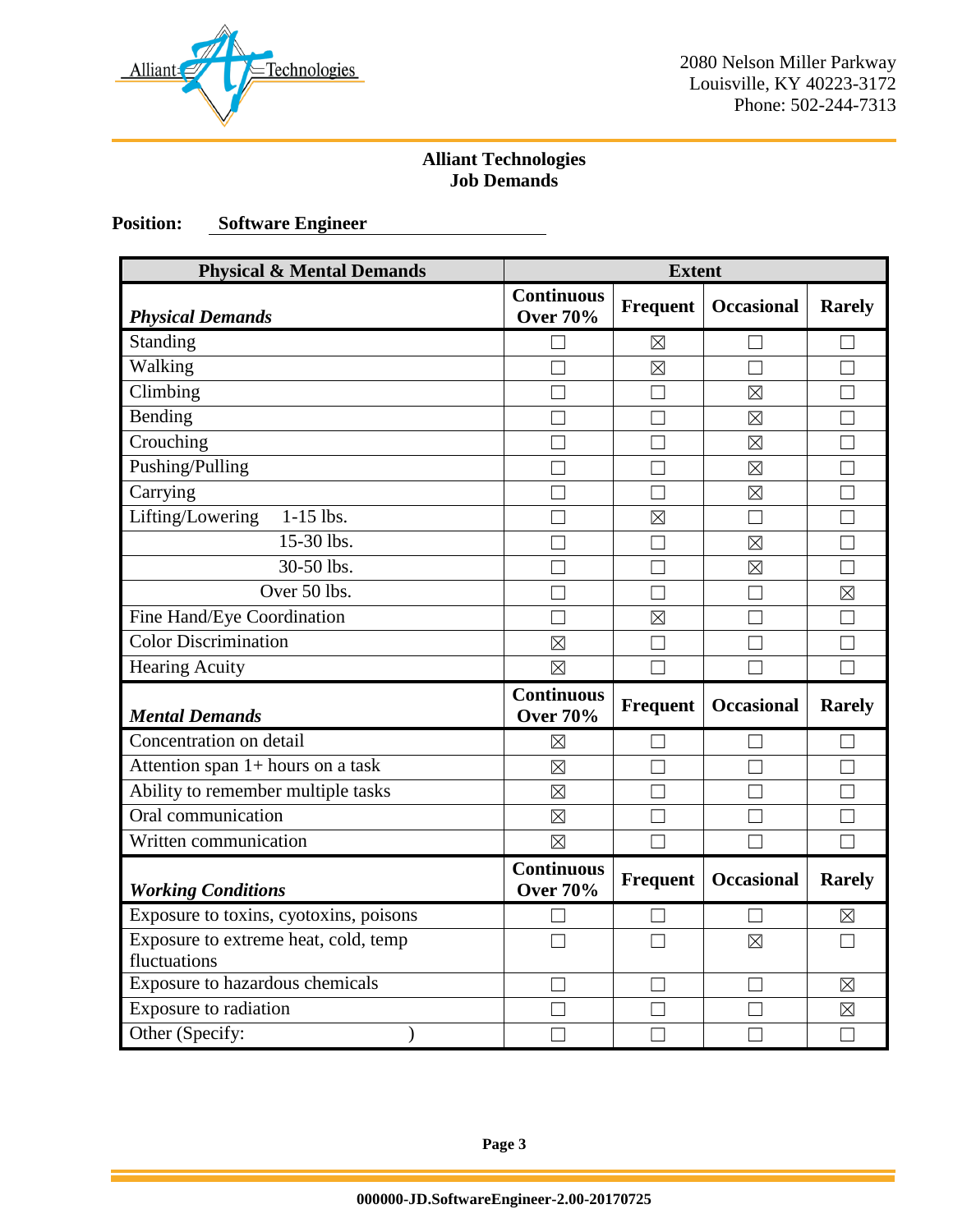

| <b>Sensory Requirements</b> | <b>Is Crucial</b> | Is useful |  |
|-----------------------------|-------------------|-----------|--|
| See                         | $\boxtimes$       |           |  |
| Distinguish colors          | $\boxtimes$       |           |  |
| Hear/Listen                 | $\boxtimes$       |           |  |
| Taste                       |                   | ⊠         |  |
| Smell                       |                   | ⊠         |  |
| Touch                       | $\boxtimes$       |           |  |
| Speech                      | R                 |           |  |

| <b>Mental Effort</b>                                                                                                                                                                                                                                                                                                                                                                                                    | <b>Work Environment</b>                                                                                                                                                                                                                                                                                                                                  |
|-------------------------------------------------------------------------------------------------------------------------------------------------------------------------------------------------------------------------------------------------------------------------------------------------------------------------------------------------------------------------------------------------------------------------|----------------------------------------------------------------------------------------------------------------------------------------------------------------------------------------------------------------------------------------------------------------------------------------------------------------------------------------------------------|
| Check all functions performed on a daily basis<br>$\boxtimes$ Reading<br>$\boxtimes$ Basic arithmetic<br>$\boxtimes$ Advanced mathematics<br>$\Box$ Weighing/measuring<br>$\Box$ Visualizing conclusions<br>$\boxtimes$ Analyzing data<br>$\boxtimes$ Searching for solutions<br>$\boxtimes$ Creating methodologies<br>$\boxtimes$ Conducting research<br>$\Box$ Managing resources<br>Evaluating performance of others | % of time spent:<br>95<br>Indoors<br>5<br>Outdoors<br>The air is:<br>$\boxtimes$ Clean/Normal/Average<br>$\boxtimes$ Dusty/Dirty<br>Wet/Humid<br>$\Box$ Affected by smoke, fumes, etc.<br>You work on a surface that is:<br>$\Box$ Uneven<br>$\boxtimes$ Level<br>$\Box$ Sloping $\Box$ Slippery<br>Noise level is:<br>$\boxtimes$ Normal<br>$\Box$ Loud |

**Page 4**